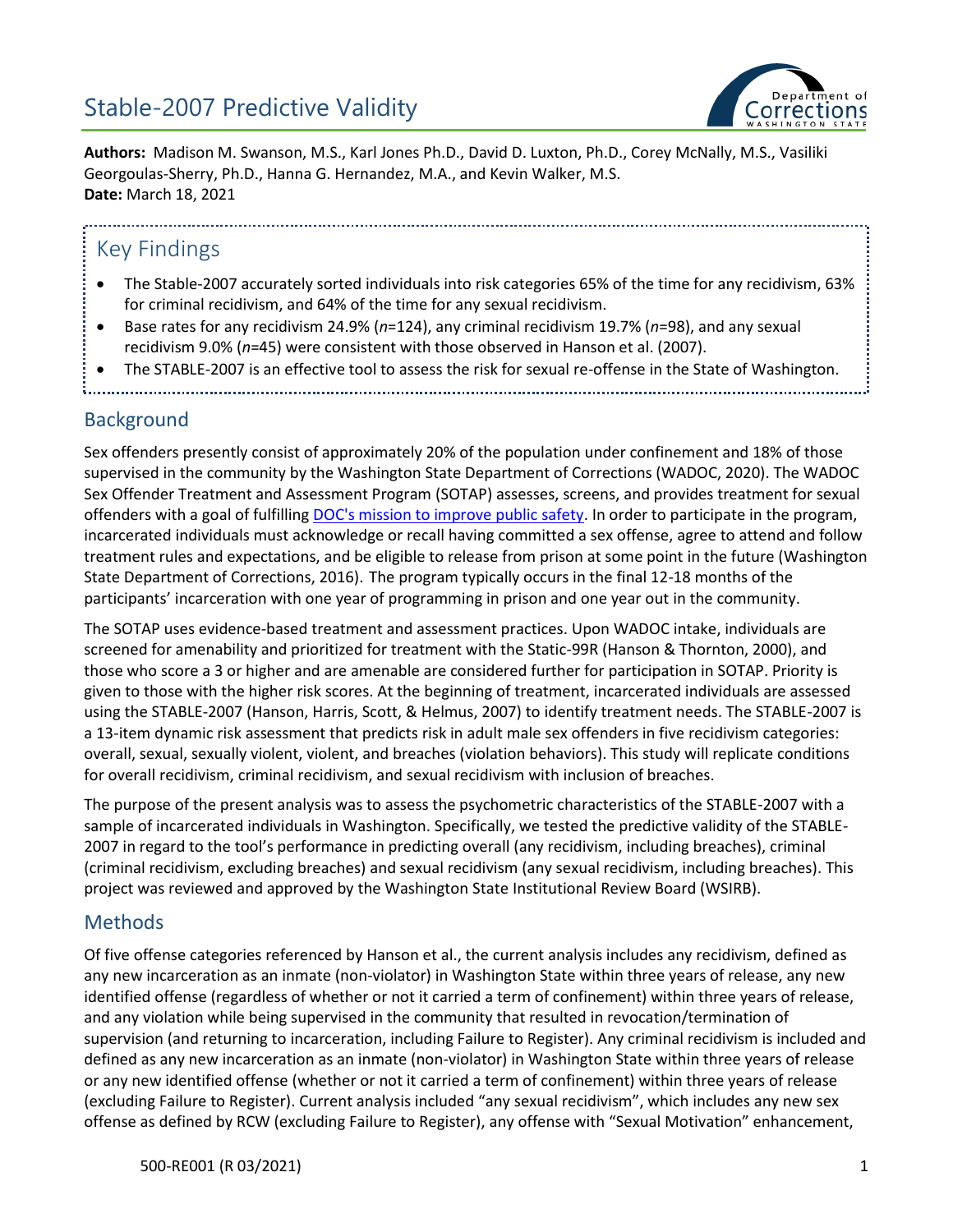

or any offense with "Sexual Motivation" finding type within three years of release. Additionally, any individual who was revoked or terminated from supervision as the result of a violation hearing, where contact with a prohibited class/minor, possessing or perusing pornography, entering playground/school, or entering sex related business were found (excluding Failure to Register).

Logistic regression was used to model recidivism as dependent on risk level. In addition to measuring the strength of the relationship between risk scores and the probability to reoffend, models provided a comparison between the predictive ability of the Stable 2007 risk category and prediction based on population base rates. Predictive validity was assessed using receiver operating characteristic (ROC) curve analysis to evaluate discrimination, or how well individuals were sorted along a continuum of risk.

**Sample.** The sample consisted of 498 individuals who were incarcerated with at least one sex offense (or sexually motivated offense), had a completed STABLE-2007 during incarceration, and were released prior to November 30, 2017. November 30<sup>th</sup>, 2020 was used as the cut-off date to assure a three-year follow-up recidivism cohort. Individuals included in this sample are at various stages of participation in the SOTAP program, ranging from beginning the program in prison to successful discharge from community SOTAP.

**Demographics.** The race and ethnic group breakdown of the study sample was as follows: Non-Hispanic White (*n*=354), Non-Hispanic Black (*n*=51), Hispanic White (*n*=48), Non-Hispanic American Indian or Alaskan Native (*n*=20), and Non-Hispanic Asian/Pacific Islander (*n*=13). The race and ethnicity of 11 individuals were listed as unknown or not reported. Race and ethnicity categories with less than 10 were not included for privacy purposes. Mean age was 39.8 (median 38, range 21 to 78 years of age).

#### Results

Three-year recidivism rates of individuals assessed with the STABLE-2007 (*n*=498) included 24.9% (*n*=124) for any recidivism, 19.7% (*n*=98) for criminal recidivism, and 9.0% (*n*=45) for any sexual recidivism. Figure 1 shows probability to reoffend by recidivism type and assessed risk level.



*Figure 1. Recidivism by Stable Risk Category (Low, Moderate, and High)* 

*NOTE: Percentages above are of the total population (n=498) and not of the recidivating population (n=124). For example, in any sexual recidivism 15.2% of the total population given the Stable-2007 and scored as high risk sexually recidivated.*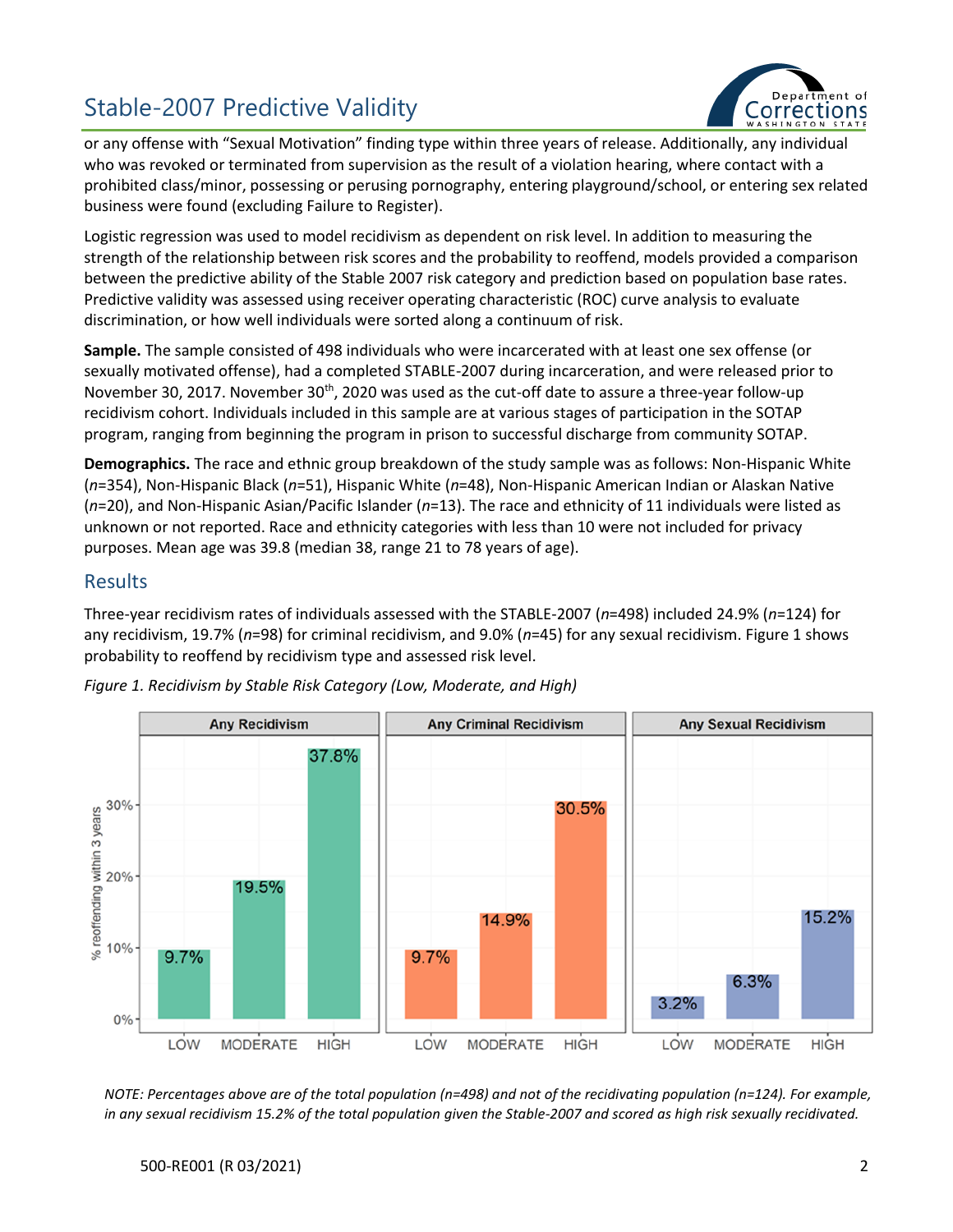

For each recidivism type, the probability of reoffending increased with each step increase in assessed risk. Likelihood ratio tests indicated that assessed risk level significantly improved prediction of all recidivism types. For any recidivism, an increase in risk was associated with 2.6 times increase in the likelihood of a new offense or violation. For any criminal recidivism, an increase in risk was associated with 2.4 times increase in the likelihood of a new offense or revocation. For any sexual recidivism, an increase in risk was associated with 2.5 times increase in the likelihood of a new sex offense or sexually motivated violation. In other words, an individual in the moderate risk level for sexual recidivism is approximately two and a half times more likely to commit a new sex offense than someone assessed as low. Further, an individual assessed as high level is approximately two and a half times more likely to commit a new sex offense than someone assessed as moderate risk, and approximately five times more likely to commit a new sex offense than someone assessed as low.

#### *Figure 2. ROC curves by recidivism type*



ROC curves with area under the curve (AUC) shown in Figure 2 indicate that with any randomly drawn pair of individuals, one reoffending and the other not reoffending within three years of release, the reoffending individual would have a higher risk score 65% of the time for any recidivism (includes breaches), 63% for any criminal recidivism (excludes breaches), and 64% of the time for any sexual recidivism. Median AUC estimates were consistent with previous analyses characterizing the STABLE-2007 as having significant but weak to moderate discriminative ability (Hanson et al., 2007). Population base rates were also similar with those reported by Hanson; 28.0% for any recidivism, 18.7% for any criminal recidivism, and 9.1% for any sexual recidivism.

#### Summary

This report examines the performance of the STABLE-2007 assessment in predicting the likelihood of reoffending, including any, criminal and sexual recidivism. The findings show that STABLE-2007 is effective at predicting the likelihood of reoffending with respect for any recidivism, any criminal recidivism, and any sexual recidivism. A step-wise increase in risk category from low to moderate (or moderate to high) increases the likelihood for all three recidivism types consistent with STABLE-2007 findings in outside populations. The use of the Receiver Operator Characteristic (ROC) with area under the curve (AOC) indicate the Stable-2007 accurately sorts individuals into risk categories 65% of the time for any recidivism, 63% for criminal recidivism, and 64% of the time for any sexual recidivism. Base rates for any recidivism 24.9% (*n*=124), any criminal recidivism 19.7% (*n*=98), and any sexual recidivism 9.0% (*n*=45) were consistent with those observed in Hanson et al., (2007). While for this study violations resulting in return to confinement were included in the any recidivism count, future analyses could include all five recidivism types defined by Hanson et al (2007). Additionally, future research could expand upon this study by evaluating the predictive validity of STABLE-2007 when combined with